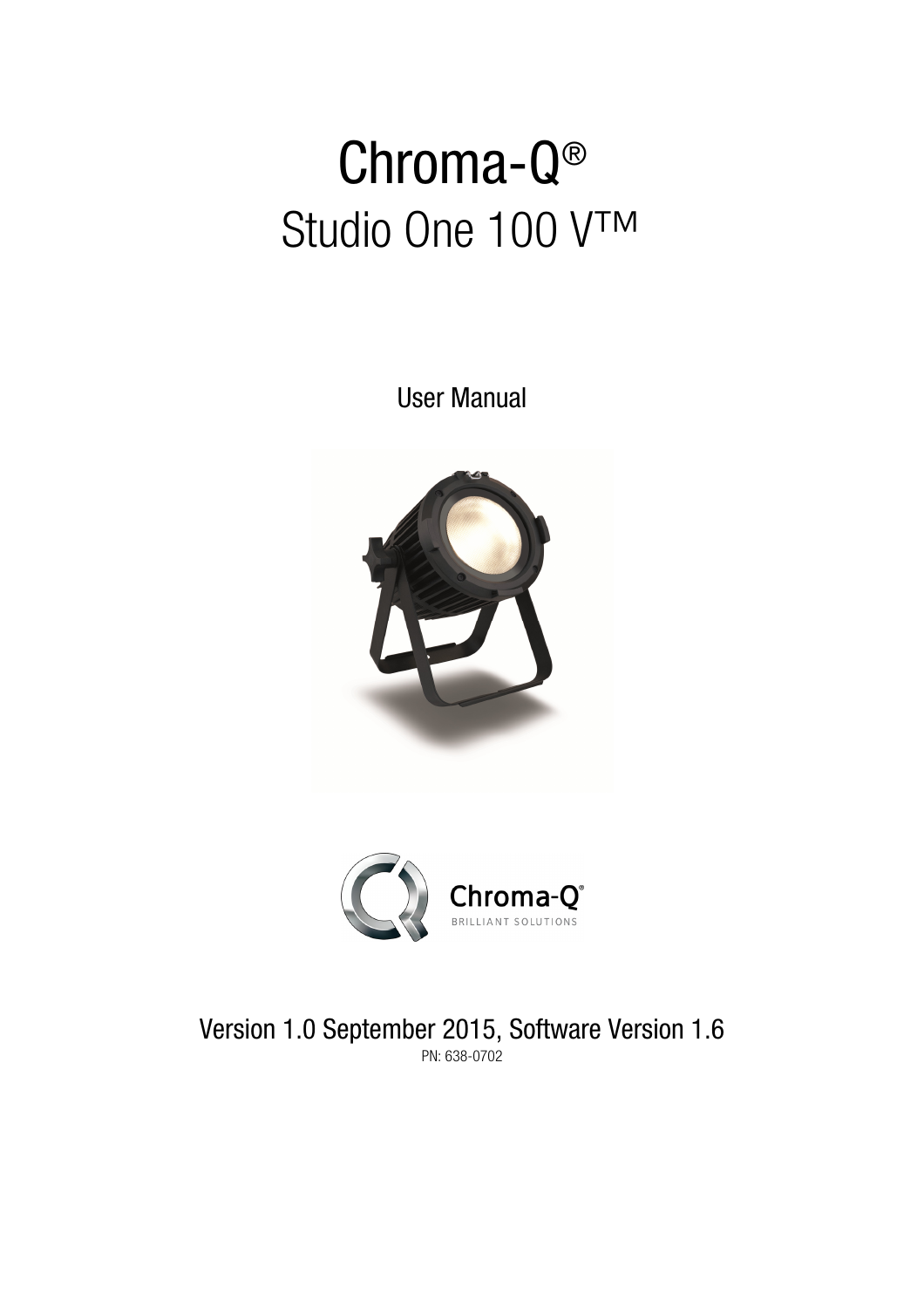

## Warranty Statement

Chroma-Q warrants to the original purchaser, with proof of purchase, that its delivered products shall be free from defects in material and workmanship under normal use for a period of 12 months from date of shipment.

Chroma-Q will repair, or at its option, provide an equivalent item or replace, the defective product during the stated warranty period. This warranty applies only to the repair or replacement of the product and only when the product is properly handled, installed and maintained according to Chroma-Q instructions. This warranty excludes defects resulting from improper handling, storage, installation, acts of God, fire, vandalism or civil disturbances. Purchaser must notify Chroma-Q in writing within 14 days of noticing the defect. This warranty excludes field labour or service charges related to the repair or replacement of the product.

The warranty contained herein shall not extend to any finished goods or spare parts from which any serial number has been removed or which have been damaged or rendered defective (a) as a result of normal wear and tear, wilful or accidental damage, negligence, misuse or abuse; (b) due to water or moisture, lightning, windstorm, abnormal voltage, harmonic distortion, dust, dirt, corrosion or other external causes; (c) by operation outside the specifications contained in the user documentation; (d) by the use of spare parts not manufactured or sold by Chroma-Q or by the connection or integration of other equipment or software not approved by Chroma-Q unless the Customer provides acceptable proof to Chroma-Q that the defect or damage was not caused by the above; (e) by modification, repair or service by anyone other than Chroma-Q, who has not applied for and been approved by Chroma-Q to do such modification, repair or service unless the Customer provides acceptable proof to Chroma-Q that the defect or damage was not caused by the above; (f) due to procedures, deviating from procedures specified by Chroma-Q or (g) due to failure to store, install, test, commission, maintain, operate or use finished goods and spare parts in a safe and reasonable manner and in accordance with Chroma-Q's instructions (h) by repair or replacement of engines without factory training.

The warranty contained herein shall not apply to finished goods or spare parts which are sold "as is", as "second-hand", as used", as "demo" or under similar qualifications or to Consumables ("Consumables" is defined as any part(s) of goods or part(s) for use with goods, which part(s) of goods or part(s) for use with goods are consumed during the operation of the goods and which part(s) of goods or part(s) for use with goods require replacement from time to time by a user such as, but not limited to, light bulbs).

The warranty contained herein shall not apply, unless the total purchase price for the defective finished goods or spare parts has been paid by the due date for payment.

The warranty contained herein applies only to the original purchaser and are not assignable or transferable to any subsequent purchaser or end-user.

This warranty is subject to the shipment of the goods, within the warranty period, to the Chroma-Q warranty returns department, by the purchaser, at the purchasers' expense. If no fault is found, Chroma-Q will charge the purchaser for the subsequent return of the goods.

Chroma-Q reserves the right to change the warranty period without prior notice and without incurring obligation and expressly disclaims all warranties not stated in this limited warranty.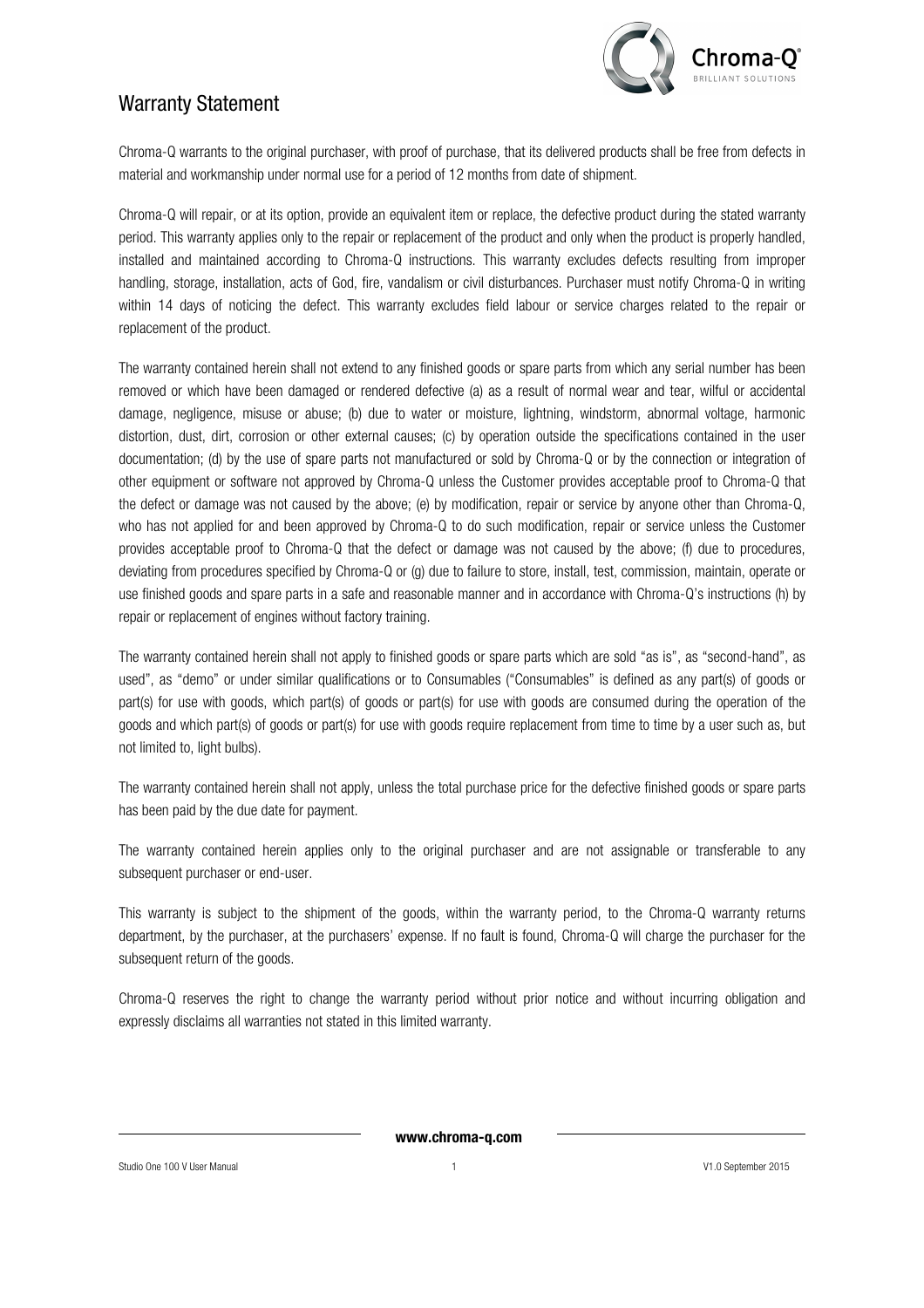## Disclaimer

The information contained herein is offered in good faith and is believed to be accurate. However, because conditions and methods of use of our products are beyond our control, this information should not be used in substitution for customer's tests to ensure that Chroma-Q products are safe, effective, and fully satisfactory for the intended end use. Suggestions of use shall not be taken as inducements to infringe any patent. Chroma-Q sole warranty is that the product will meet the sales specifications in effect at the time of shipment. Your exclusive remedy for breach of such warranty is limited to refund of purchase price or replacement of any product shown to be other than as warranted.

Chroma-Q reserves the right to change or make alteration to devices and their functionality without notice due to our ongoing research and development.

The Chroma-Q Studio One 100 range has been designed specifically for the lighting industry. Regular maintenance should be performed to ensure that the products perform well in the entertainment environment.

If you experience any difficulties with any Chroma-Q products please contact your selling dealer. If your selling dealer is unable to help please contact support@chroma-q.com. If the selling dealer is unable to satisfy your servicing needs, please contact the following, for full factory service:

| <b>Outside North America:</b> | North America:       |
|-------------------------------|----------------------|
| Tel: +44 (0)1494 446000       | Tel: 416-255-9494    |
| Fax: $+44$ (0)1494 461024     | Fax: 416-255-3514    |
| support@chroma-q.com          | support@chroma-q.com |

For further information please visit the Chroma-Q website at www.chroma-q.com.

Chroma-Q and Studio One 100 V are trademarks, for more information on this visit www.chroma-q.com/trademarks.

The rights and ownership of all trademarks are recognised.

#### Important Notice:

As per the requirements in the Occupational Safety and Health Administration standards for product approval, please refer to the OSHA web pages http://www.osha.gov/dts/otpca/nrtl/ for information on the list of Nationally Recognized Testing Laboratories (NRTLs) and the scope of recognition.

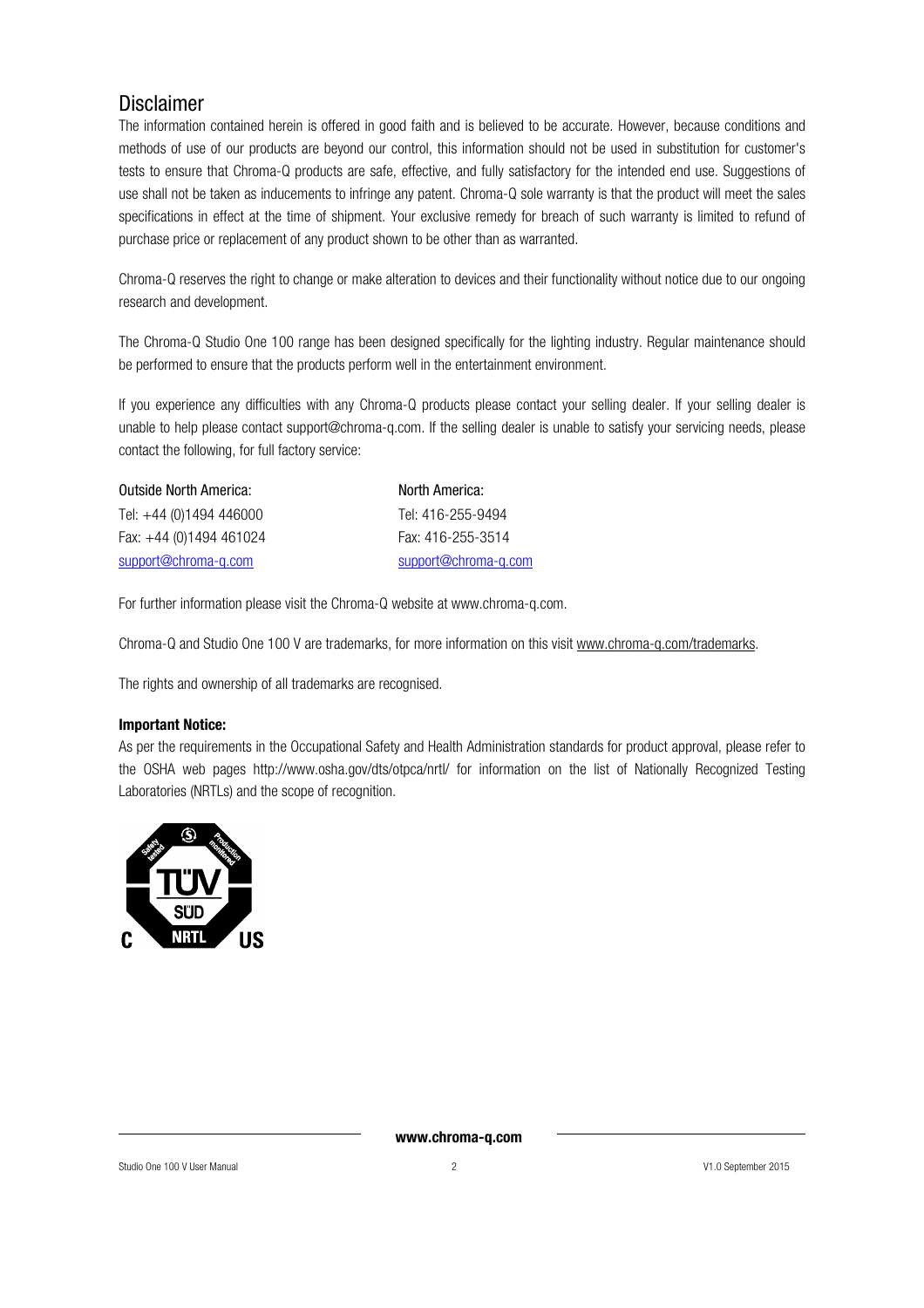## **Table of Contents**

| 1.  |  |
|-----|--|
| 2.  |  |
| 2.1 |  |
| 2.2 |  |
| 2.3 |  |
| 2.4 |  |
| 2.5 |  |
| 2.6 |  |
| 2.7 |  |
| 3.  |  |
| 4.  |  |
| 4.1 |  |
| 4.2 |  |
| 5.  |  |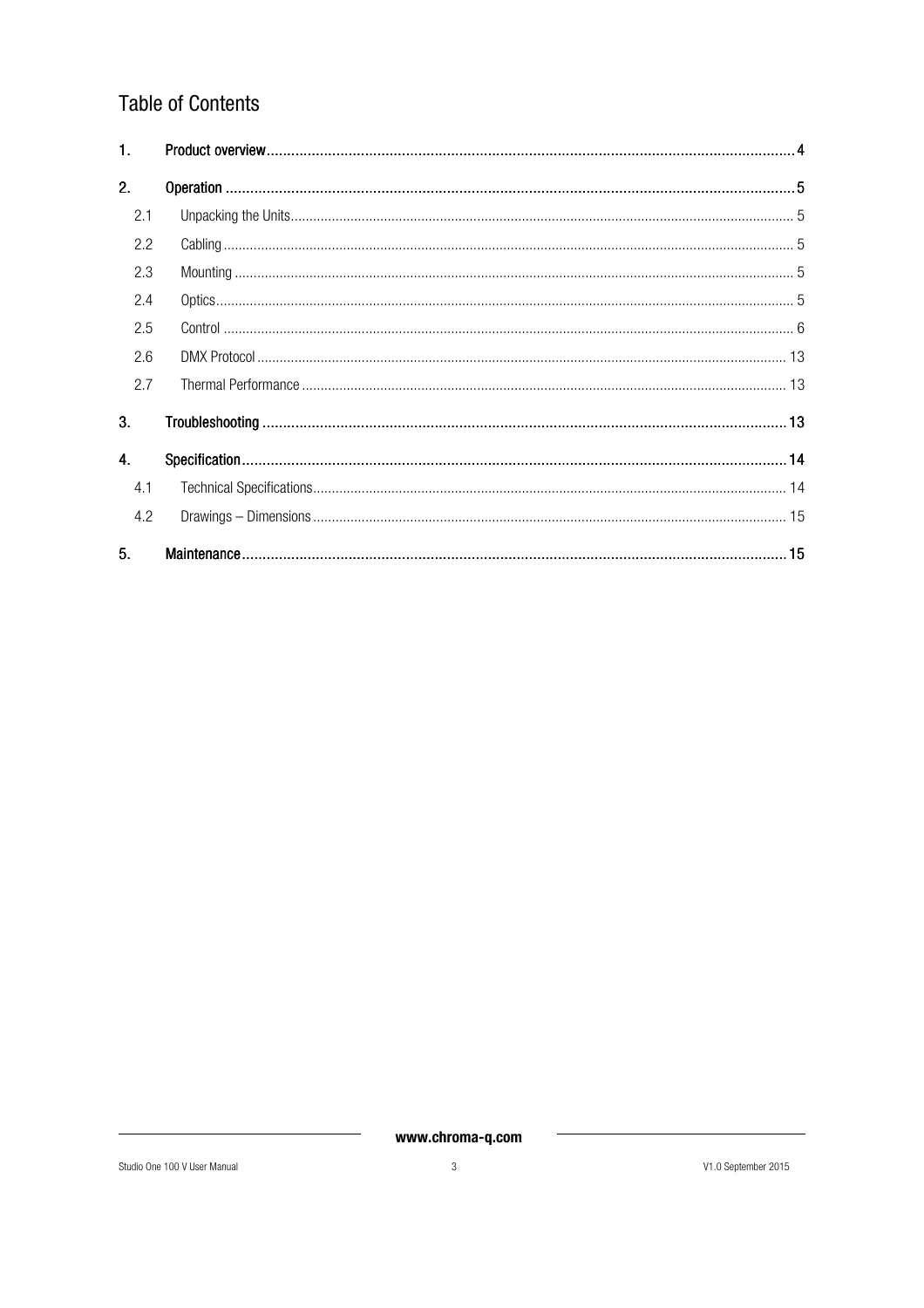## 1. Product overview

The new Chroma-Q® Studio One 100™ LED Par is designed to deliver the highest quality of white light from an LED based fixture, for the most demanding applications.

Utilising core LED technology from the Chroma-Q premium performance lighting range, the multi-purpose fixture is ideal for a wide range of environments and provides a powerful, creative lighting tool.

The Studio One's custom optical design and fully homogenised output provides a smooth, uniform and defined 18° beam.

Theatrical grade dimming emulates the extremely smooth dimming curve of tungsten fixtures.

The Studio One 100 offers adjustable dimming frequencies to ensure flicker-free operation on cameras.

With the advanced feature set also including convection cooling for silent operation and a versatile mounting yoke, the Studio One 100 is suitable for numerous TV, film, studio, exhibition & entertainment lighting applications - complementing the popular Chroma-Q Studio Force<sup>™</sup> and Studio Force Phosphor™ LED fixtures ranges.

With a simple to use Infra-Red remote control included with each fixture, you can be up and running within minutes without the requirement of a lighting console - saving time and labour with instant access to pre-set colour temperatures, on/off, dimming and effects.

To enable maximum flexibility with users' existing production inventory, the Studio One accepts industry-standard 6.25" accessories such as egg crates, barndoors and top hats.



#### Note: HANDHELD COLOUR METERS

- Handheld Colour Meters provide a limited measuring range for LED fixtures, which results in inconsistent and unreliable data.
- All photometric values listed in this document are based on testing and measurements conducted by certified independent laboratories with reference to the IES standards.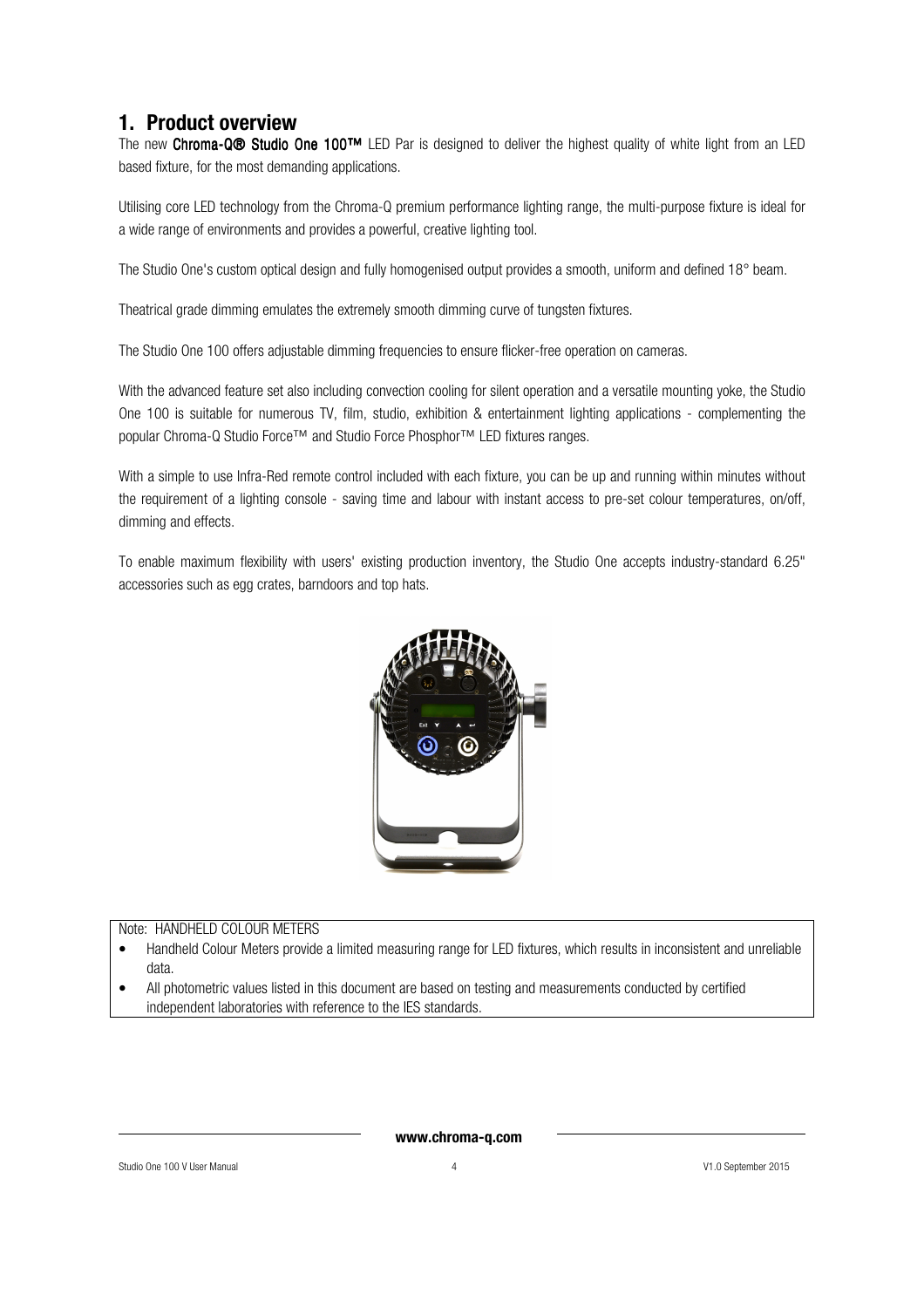## 2. Operation

## 2.1 Unpacking the Units

The Studio One 100 V package includes 1 unit fixture, power cord, power connector, colour frame, a Quick Start Guide and an IR Remote.

We recommend that you keep the original packaging in case the item needs to be returned.

## 2.2 Cabling

The Studio One 100 V is built with chassis mount powerCon connectors for power input and through; chassis mount XLR 5pin connectors for DMX control data input and through.

The enclosure is ground bonded.

### XLR 5-pin Cable:

| Pin# | Function         |
|------|------------------|
|      | Ground (Screen)  |
| 2    | Data Minus       |
| 3    | Data Plus        |
| Δ    | Spare Data Minus |
| 5    | Spare Data Plus  |

Power Cable:

| International    | North American     | Connections |                  |
|------------------|--------------------|-------------|------------------|
| Colour Code      | <b>Colour Code</b> |             |                  |
| Green and Yellow | Green              | Earth (E)   | Ground (Green)   |
| Blue             | White              | Neutral (N) | Neutral (Silver) |
| <b>Brown</b>     | <b>Black</b>       | Live $(L)$  | Hot (Gold)       |

Important Notice: The use of an opto-splitter for DMX signal distribution is highly recommended when several fixtures are not plugged into the same power source.

## 2.3 Mounting

The Studio One 100 V is built with a split yoke system for floor mounting and overhead hanging applications. Secure the fixture with a safety bond when hung. A provision for a fixing hold is built into the fixture.

## 2.4 Optics

The Studio One 100 V is built with an optical lens that provides a fully homogenised beam angle of approximately  $\sim$  18°.

www.chroma-q.com

Studio One 100 V User Manual 5 V1.0 September 2015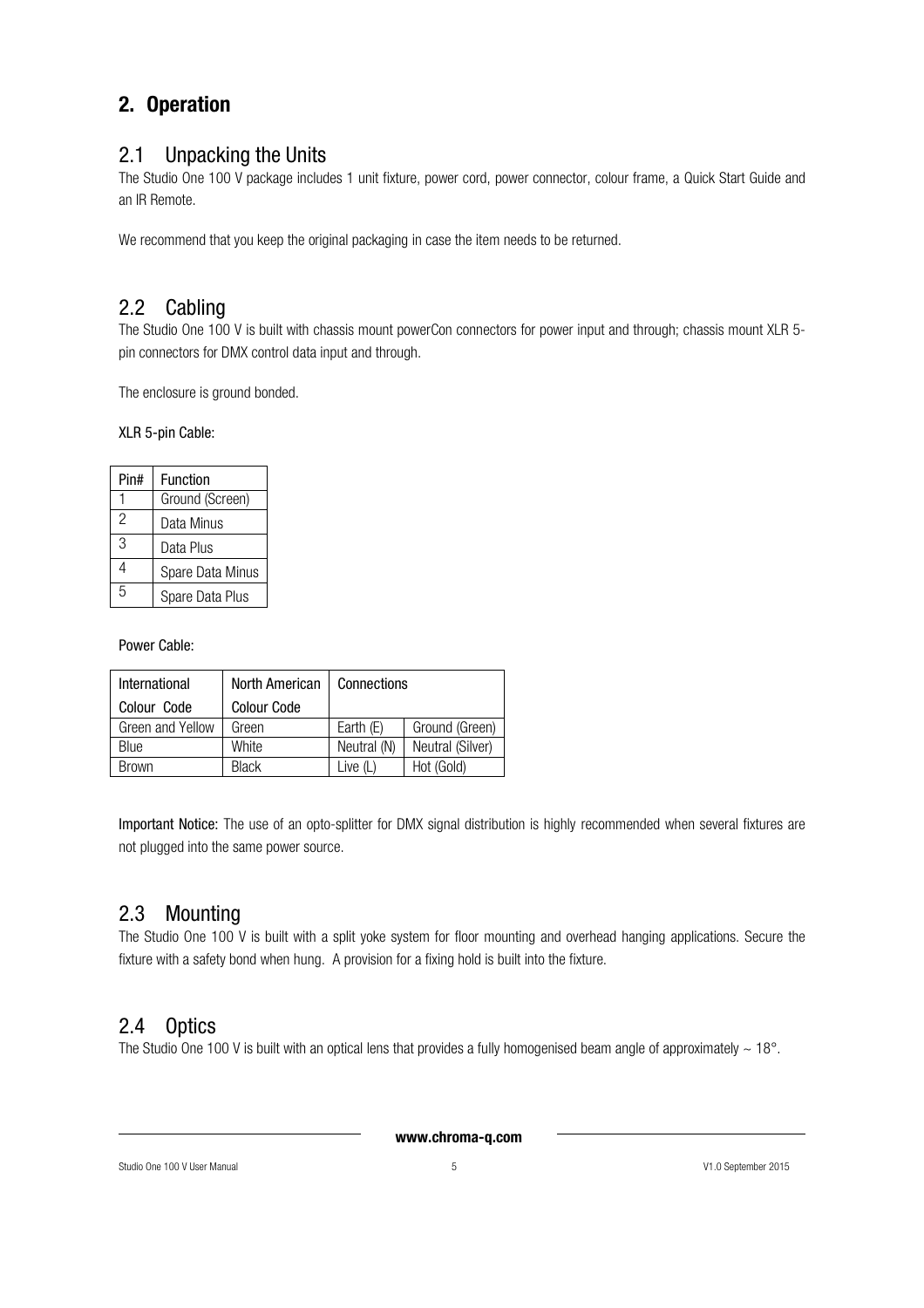## 2.5 Control

The Studio One 100 V is controlled remotely via ANSI E1.11 USITT DMX512-A protocol or can operate as a standalone unit with the wireless IR Remote. The control functions can be accessed through the LCD display at the rear of the fixture with 4 push buttons.



|      | <b>Back Arrow</b> | (Enter) Stores the menu choice          |
|------|-------------------|-----------------------------------------|
|      | Up Arrow          | Increases $(+)$ the mode level or value |
|      | Down Arrow        | Decreases (-) the mode level or value   |
| Exit | Exit              | Back to the previous menu               |

#### Power-Up Display:

On power-up, the display shows the Brand, Model Name and Software Version for 5 seconds then goes on to show the Main Menu. The Main Menu shows:

- Model Name
- DMX Status
- DMX Address
- Set Control Personality (Mode)
- Number of Assigned Channels

#### Display Mode:

The LCD is backlit when you access the menus. This will switch off when left undisturbed for 10 seconds.

#### Personality:

The Studio One 100 V features a single Warm and Cold White LED engine which can be controlled through four Personality modes: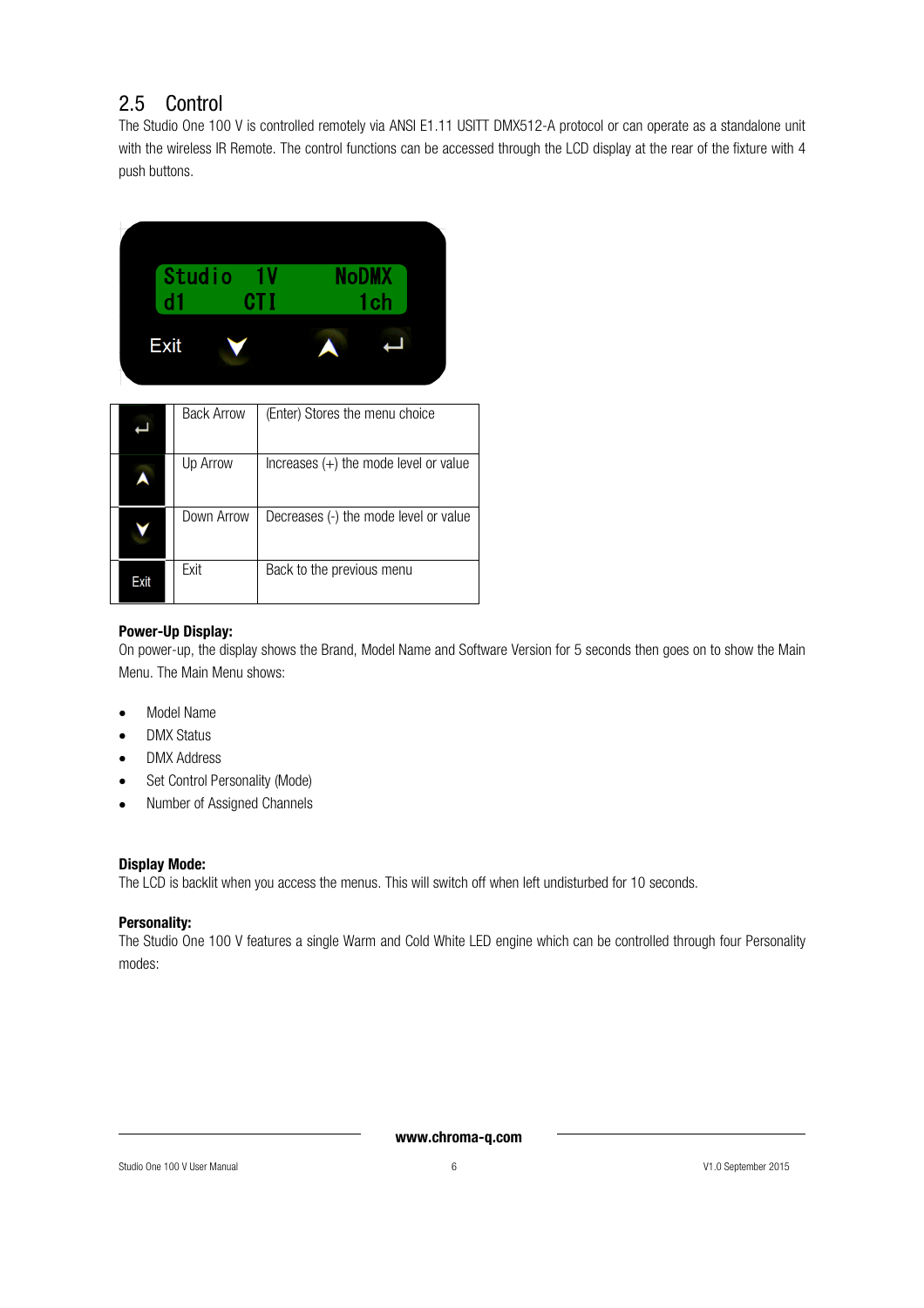| <b>Display</b> | Ch | <b>Description</b>                                                                                       |
|----------------|----|----------------------------------------------------------------------------------------------------------|
| $1 - CTI$      | 2  | 1 channel controls Color Temperature adjustment for all LEDs and 1 channel for Intensity control of all  |
|                |    | LEDs.                                                                                                    |
| 2-WW CW        | 2  | I channel controls all Warm White LEDs and 1 channel controls all Cold White LEDs.                       |
| 3-Master       |    | The unit is set as the Master unit. All settings of the Master unit will be repeated on all Slave units. |
| 4-Slave        |    | The unit is set as the Slave unit. All settings of the Slave units follow the Master unit.               |

#### Wireless IR Remote:

The Studio One 100 V can be controlled via wireless IR Remote in standalone operation. The fixture is set in IR Remote control by selecting IR Remote in the menu No DMX Present. Point the IR Remote towards the fixture.

#### The IR Remote features buttons for the following control options:

|  | On and Off<br>Fade In and Out<br>White<br>Color and Effects Buttons applicable to the Color One 100 units:<br>15 Colors<br>4 Effects: Full Color Scroll (Flash), Warm Color Scroll (Strobe),<br>Fade In/Fade Out, and Cold Color Scroll (Smooth) |
|--|--------------------------------------------------------------------------------------------------------------------------------------------------------------------------------------------------------------------------------------------------|
|--|--------------------------------------------------------------------------------------------------------------------------------------------------------------------------------------------------------------------------------------------------|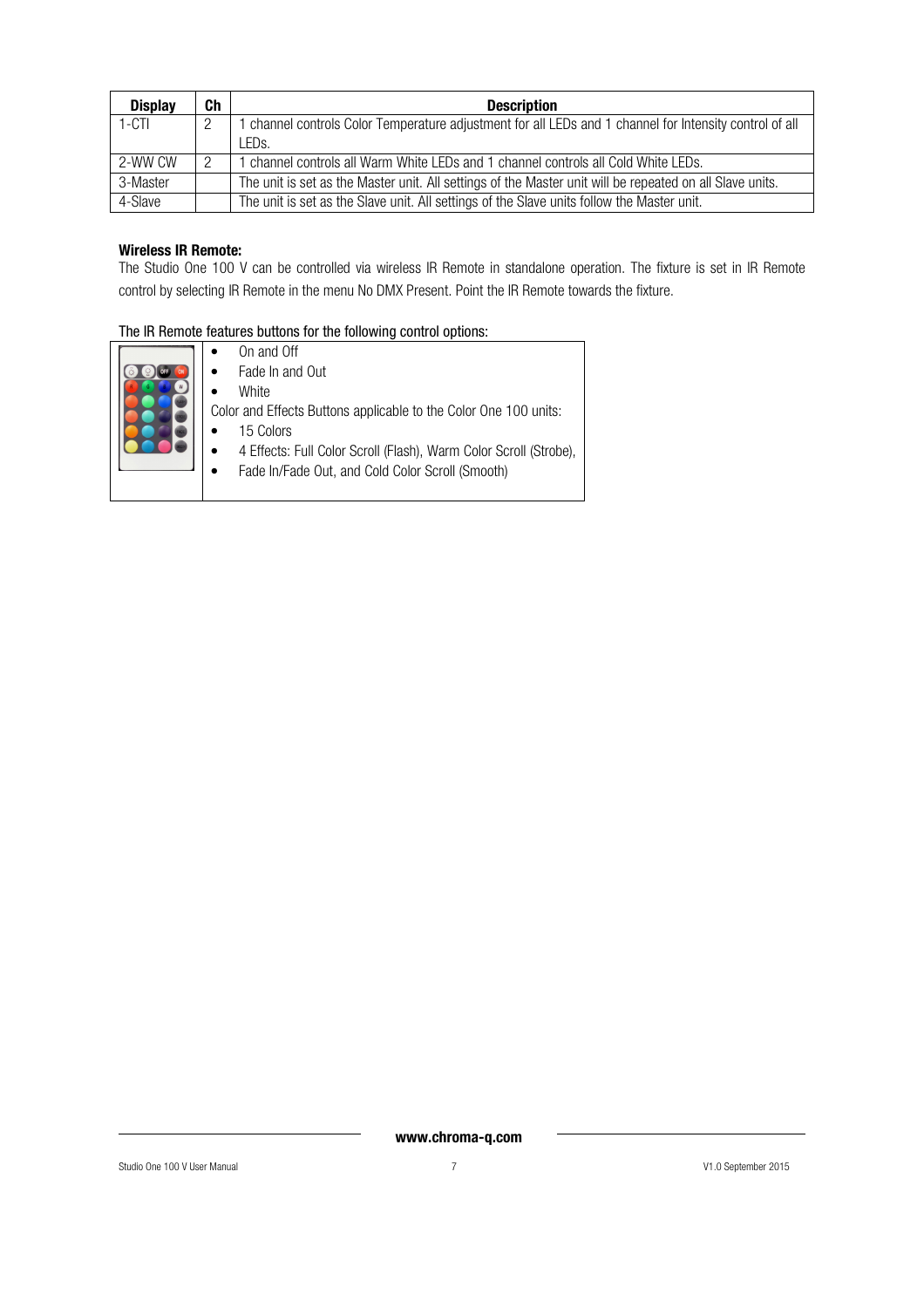#### Control Menu



- Use the Up and Down arrows to navigate the control menu options
- Press Enter to select a control menu option
- Press Enter to save the setting, display shows Done and returns to the previous menu
- Press Exit to return to the previous menu without saving
- The display goes back to the Main Menu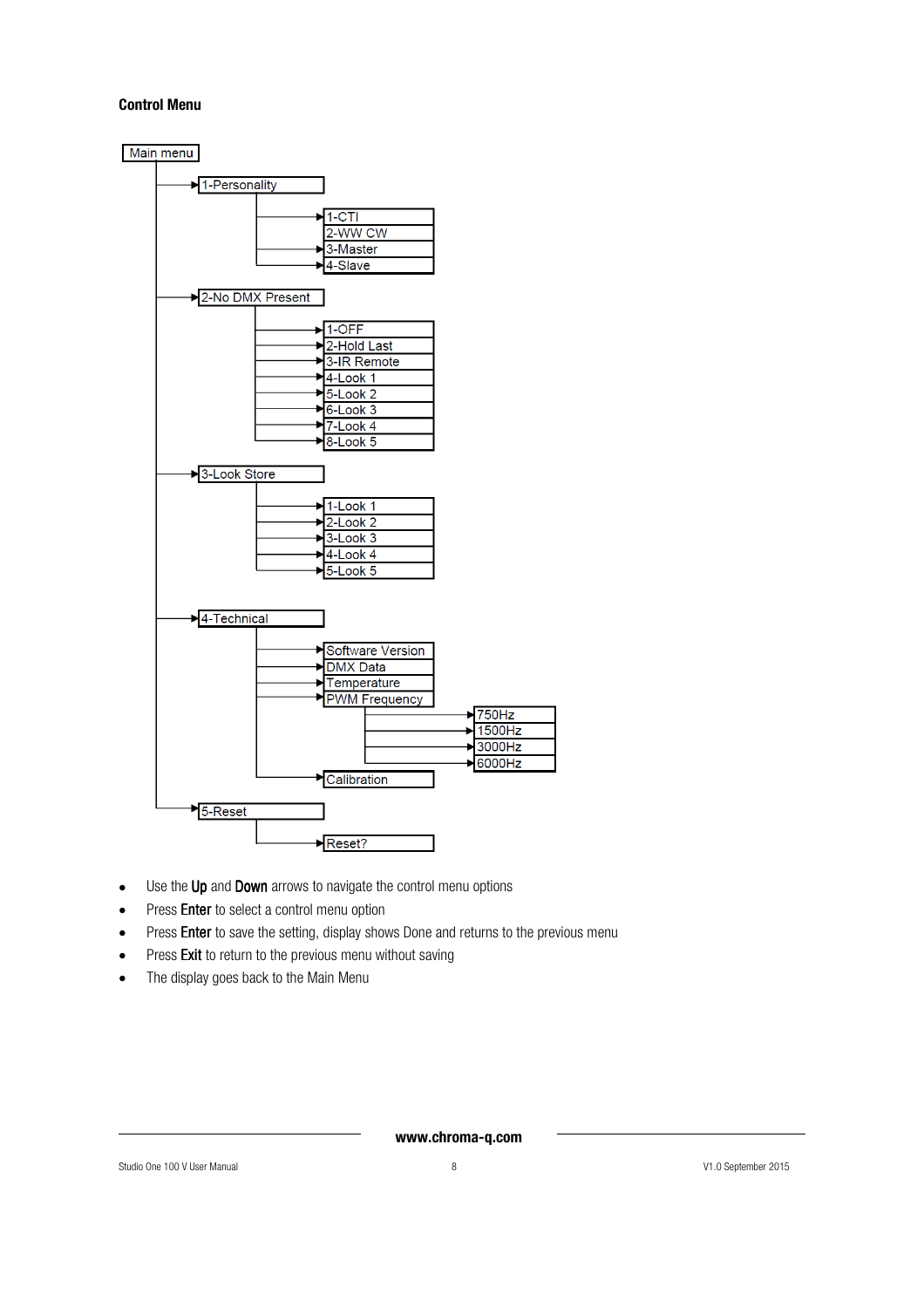#### Main Menu

The Main Menu displays the following:

- Model name
- DMX status
- DMX start address
- Personality (Control Mode)
- Number of assigned channels

 $\rightarrow$  To set the DMX start address,

- 1. From the Main Menu, press Enter.
- 2. Press Up or Down to adjust the DMX start address.
- 3. Press Enter to save.

Display shows Done and returns to the Main Menu.

#### $\blacktriangleright$ 1-Personality

The Studio One 100 V can be set to operate in DMX controlled and standalone modes. Refer to the list below for details.

To set the Personality,

- 1. From the Main Menu, press Up or Down to access 1-Personality.
- 2. Press **Enter** and then Up or Down to select the mode.
- 3. Press Enter to save.

The display shows Done, returns to 1-Personality and then the Main Menu.

| <b>Display</b> | Сh            | Description                      |  |
|----------------|---------------|----------------------------------|--|
| $1 - CTI$      | 2             | Color Temperature $+$ Intensity  |  |
| 2-WW CW        | $\mathcal{P}$ | Warm White $+$ Cold White        |  |
| 3-Master       | U             | Set as master unit in standalone |  |
| 4-Slave        | N             | Set as slave unit in standalone  |  |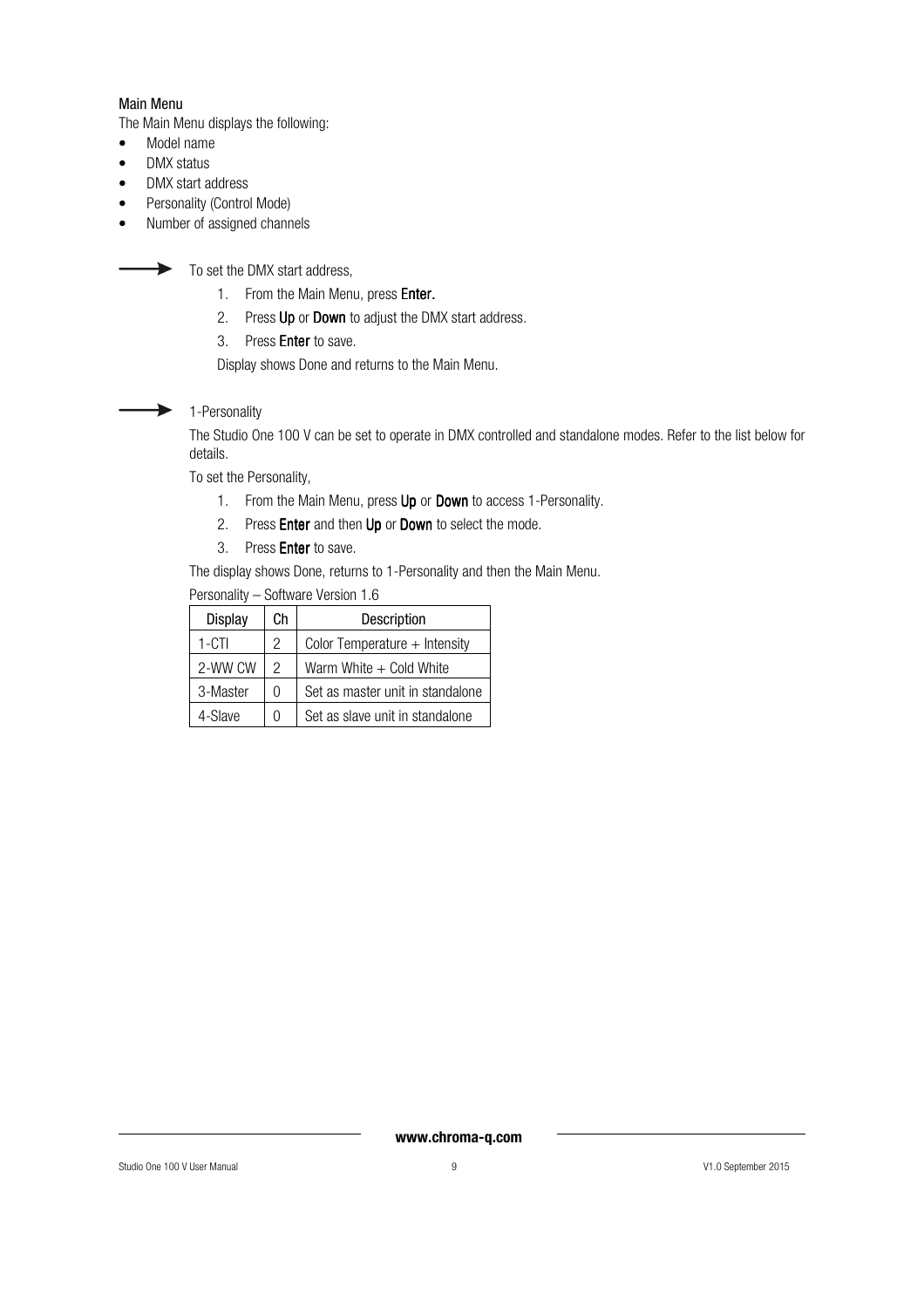2-No DMX Present

If DMX control signal from an external source is not detected, various standalone output options can be selected:

| $1-OFF$     | Fixture has no light output                            |
|-------------|--------------------------------------------------------|
| 2-Hold Last | Fixture holds the last valid DMX state                 |
| 3-IR Remote | Fixture is controlled via remote infrared control unit |
| 4-Look 1    | Fixture snaps to saved Look                            |
| 5-Look 2    | Fixture snaps to saved Look                            |
| $6$ -Look 3 | Fixture snaps to saved Look                            |
| 7-Look 4    | Fixture snaps to saved Look                            |
| 8-Look 5    | Fixture snaps to saved Look                            |

To set the option when there is No DMX Present,

- 1. From the Main Menu, press Up or Down to access 2-No DMX Present.
- 2. Press Enter, then press Up or Down to select the option.
- 3. Press Enter to save.

The display shows Done, returns to 2-No DMX Present and then the Main Menu.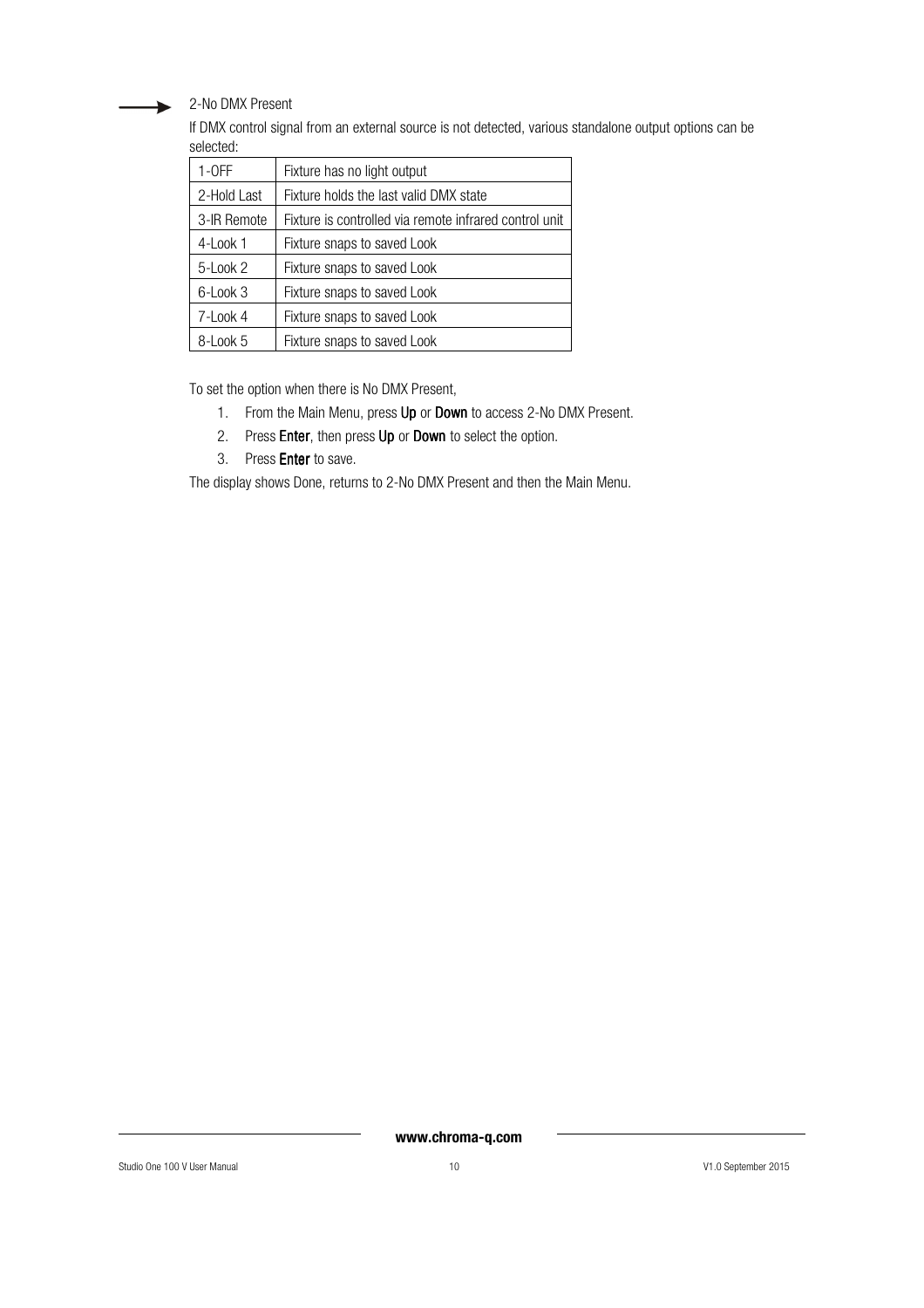

In this mode,

- 5 internal preset Looks are available for stand-alone operation (see No DMX Present).
- Looks created from an external DMX console can be recorded in any of the 5 Look numbers and will be preserved on power down.
- Looks that have been recorded can be modified in stand-alone operation.
- Looks will be returned to default setting if reset is performed.

To recall a Look in stand-alone operation,

- 1. From the Main Menu, press Up or Down to access 3-Look Store.
- 2. Press **Enter** and press **Up** or **Down** to select from Look 1 to 5.
- 3. Press Up or Down to increase or decrease the color temperature "CT" and intensity "I" from 0 to 100.
- 4. Press and hold **Enter** to save the Look, the display shows Recorded and the Look turns On.

To record a Look created from a remote DMX console:

- 1. Set the fixture to the desired Personality.
- 2. Use an external DMX console to adjust the assigned channel levels and create the desired look or effect.
- 3. From the Main Menu, press Up or Down to select 3-Look Store
- 4. Press Enter, press Up or Down to select the Look number and the display shows Record?
- 5. Press Enter to record the Look and the display shows Recorded.

To create or modify a Look in stand-alone operation:

- 1. From the Main Menu, press Up or Down to select 3-Look Store
- 2. Press Enter, press Up or Down to recall the Look number
- 3. Press Enter and the display shows "CT" and "I" (Color Temperature and Intensity) at the top row and the value below
- 4. Press Up or Down to increase or decrease the Intensity value.
- 5. Press and hold Enter until the display shows Recorded.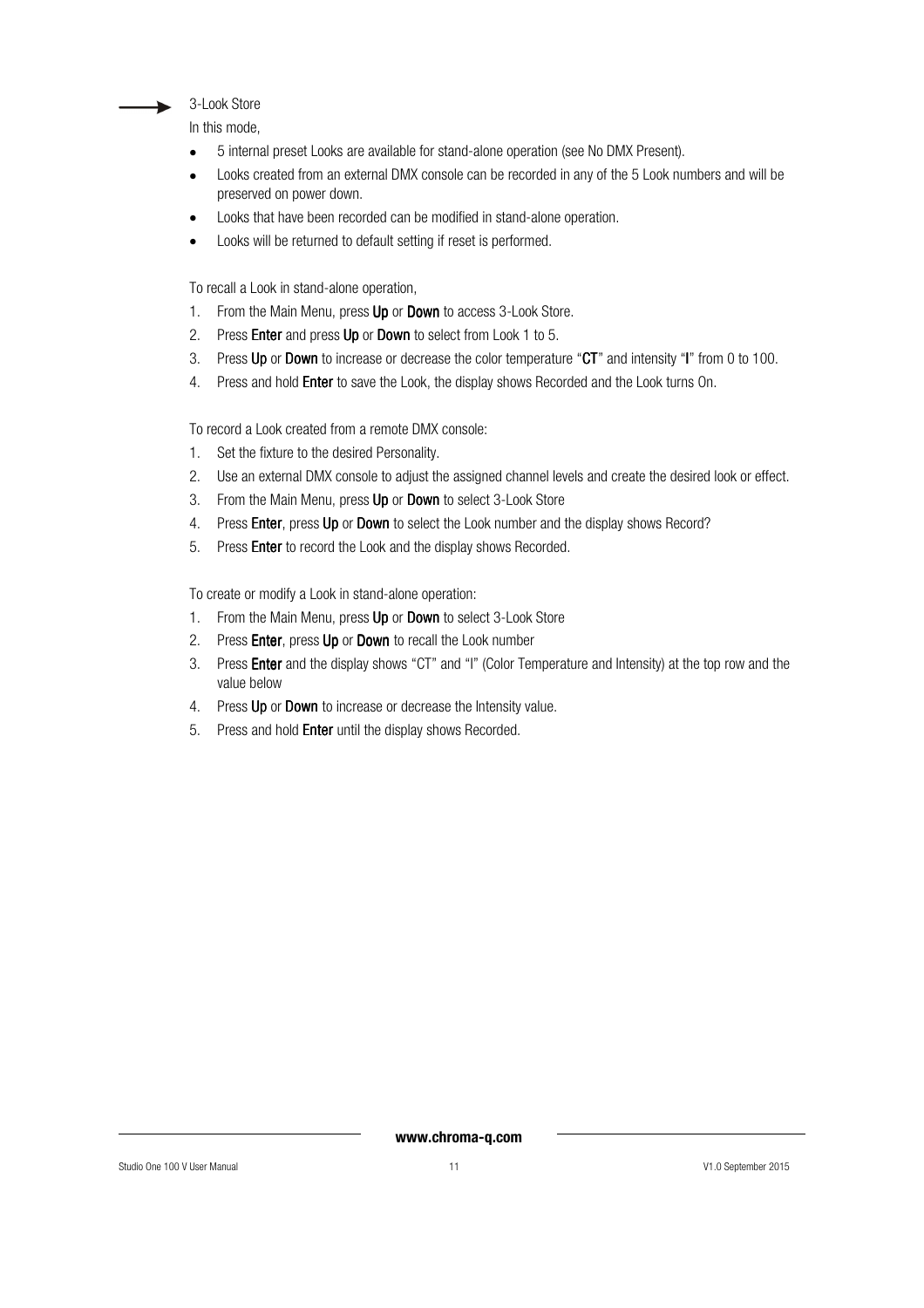4-Technical

In this mode,

- Software Version is displayed
- DMX Data (value) of the channels are displayed
- Internal temperature is displayed
- The fixture can be set to 4 frequency options. The LED scan rate can be synchronised with the video camera to avoid a flickering effect.

Frequency options:

| 1500 Hz<br>750 Hz | 3000 Hz | 6000 Hz |
|-------------------|---------|---------|
|-------------------|---------|---------|

• Calibration data of the channels are displayed

To display the Software Version,

- 1. From the Main Menu, press Up or Down to access 4-Technical
- 2. Press Enter, the display shows the Software Version

To display DMX Data,

- 1. From the Main Menu, press Up or Down to access 4-Technical
- 2. Press **Enter, Up** or **Down** and select DMX Data
- 3. Press Enter, the display shows the DMX channel value

To display the temperature of the LED Engine in the fixture,

- 1. From the Main Menu, press Up or Down to access 4-Technical
- 2. Press Enter, Up or Down and select Temperature
- 3. Press **Enter**, the display shows the LED Engine Temperature

To set the Frequency,

- 1. From the Main Menu, press Up or Down to access 4-Technical
- 2. Press **Enter, Up** or **Down** and select PWM Frequency
- 3. Press Enter, Up or Down and select a frequency option
- 4. Press Enter to save

The display shows Done and returns 4-Technical and then Main Menu.

To display the Calibration data,

- 1. From the Main Menu, press Up or Down to access  $4$ -Technical
- 2. Press Enter, Up or Down and select Calibration
- 3. Calibration data of the channels are displayed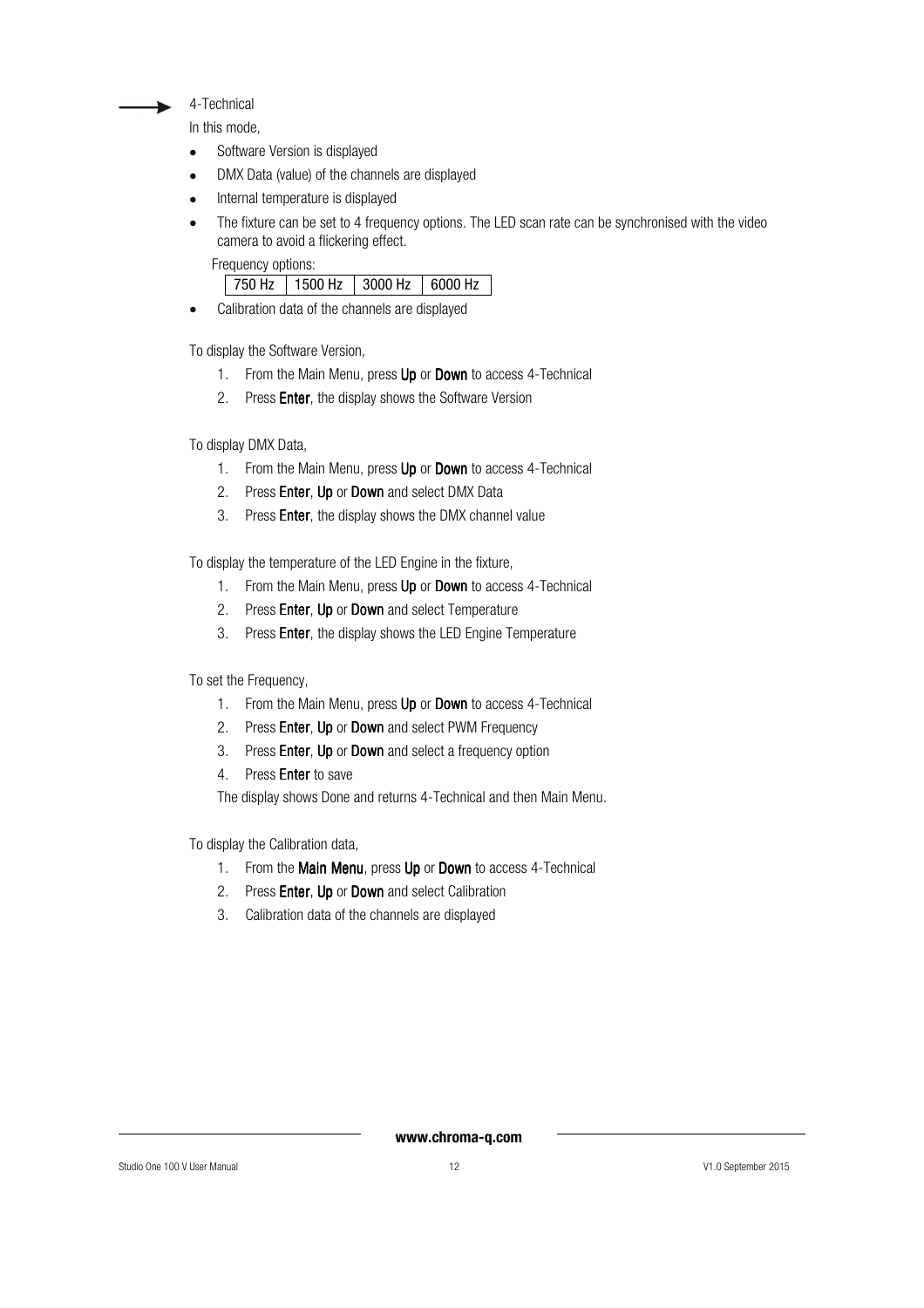

To reset the fixture to the factory default settings,

- 1. From the Main Menu, press Up or Down to access 5-Reset
- 2. Press Enter, display shows reset?
- 3. Press and hold **Enter** for 2 seconds, display shows Hold for 2 sec. and Done after 2 seconds, then back to the Main Menu.

All control menu commands are reset to factory defaults:

| DMX address          |                  |
|----------------------|------------------|
| Personality          | CTI              |
| No DMX Present       | <b>Hold Last</b> |
| Look Store           |                  |
| <b>PWM Frequency</b> | 750Hz            |

## 2.6 DMX Protocol

DMX Personality:

| Studio One 100 V | 1-CTI                    | 2-WW CW        |
|------------------|--------------------------|----------------|
| V1.6             | [2 ch]                   | [2 ch]         |
| Channel 1        | <b>Color Temperature</b> | Warm White     |
| Channel 2        | Intensity                | Cold White     |
| `otal            | 2 DMX channels           | 2 DMX channels |

## 2.7 Thermal Performance

The internal cooling system of the Studio One fixture is by convection and built with automatic protection. The fixture's automatic protection reduces the output when the internal temperature reaches the maximum limit due to extreme ambient conditions.

## 3. Troubleshooting

Troubleshooting is a process of elimination. First, rule out the other field factors (i.e. bad connections, faulty cables and power supplies). For technical support and/or parts, please contact your selling dealer or the offices listed in this manual.

| Symptom                  | Possible Cause                                | Solution                       |
|--------------------------|-----------------------------------------------|--------------------------------|
| Fixture does not respond | Set to wrong or different DMX address.        | Check DMX address and Mode     |
| to DMX control.          | Bad cable connecting DMX control and fixture. | settings.                      |
|                          | Bad in/through connection between adjacent    | Check/replace DMX run from the |
|                          | fixtures.                                     | console.                       |
| Low LED output.          | Internal temperature is over the limit.       | Check area ventilation.        |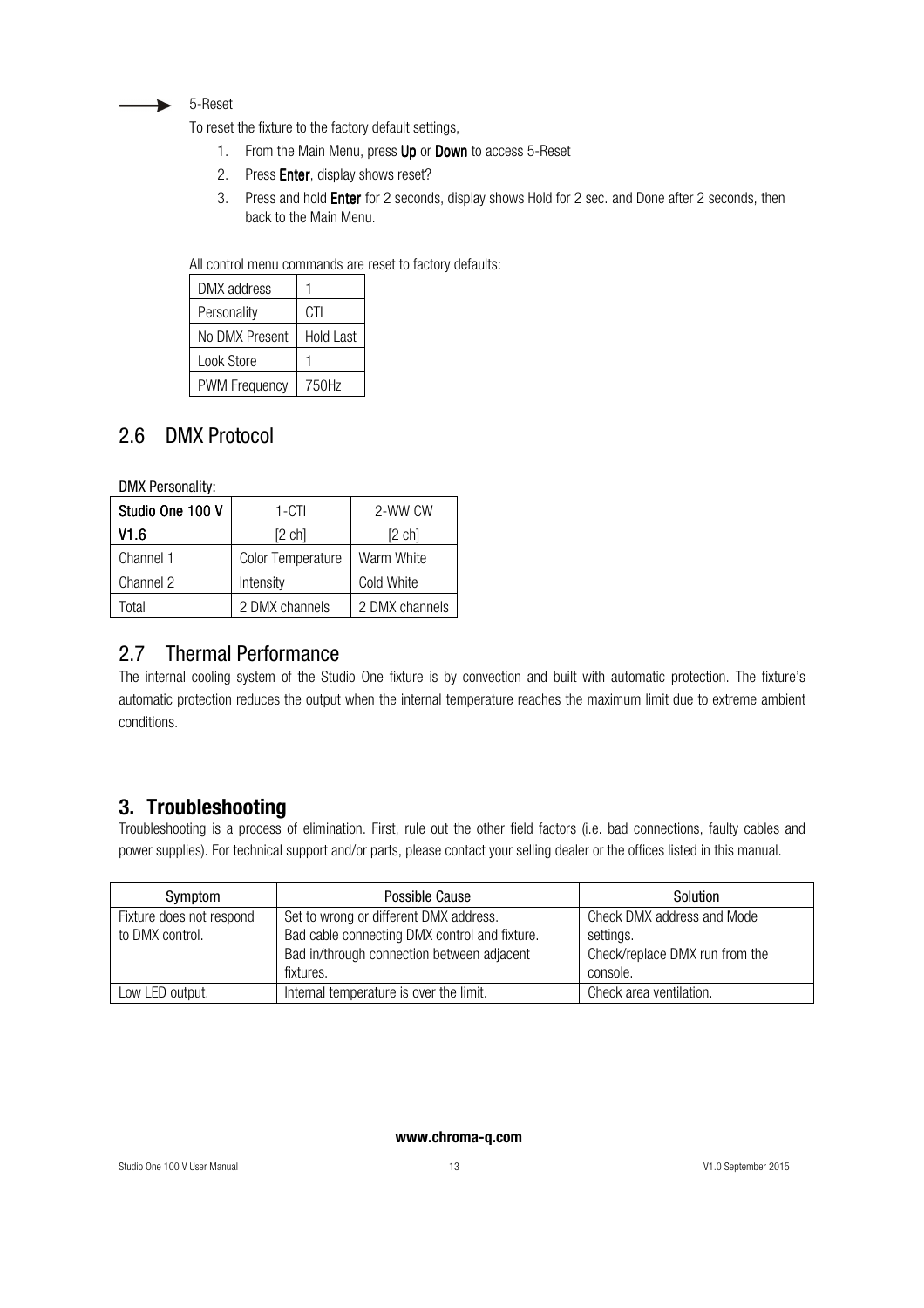## 4. Specification

## 4.1Technical Specifications

| Product Code                  | CHSONE100V                                                                         |
|-------------------------------|------------------------------------------------------------------------------------|
| Net Dimensions**              | 214mm x 267mm x 232mm / 8.5" x 10.5" x 9" (Full open yoke)                         |
| (Without Fixings - W x H x D) |                                                                                    |
| Net Weight (Without Fixings)  | 3.8 kg / 8.5 lb                                                                    |
| Shipping Dimensions-          | 406mm x 228mm x 292mm / 16" x 9" x 11.5"                                           |
| Width x Height x Depth        |                                                                                    |
| Shipping Weight               | 5.5 kg / 12 lb                                                                     |
| Power & Connections           |                                                                                    |
| Power Supply                  | Built-in                                                                           |
| Power Input Rating            | 100-240V AC 50-60Hz 125VA                                                          |
| Power Factor                  | 0.5                                                                                |
| Power Consumption             | 58W @ 120/230V AC                                                                  |
| Idle Power Consumption        | 3.5W @ 120V AC; 5.6W @ 230V AC                                                     |
| Inrush Current                | 15A @ 120V AC; 36A @ 230V AC                                                       |
| Typical Power & Current       | Measurements done with all LEDs at maximum intensity. Measurements made at nominal |
|                               | voltage. Allow for a deviation of $+/- 10\%$ .                                     |
| Power connector In/Out        | powerCon                                                                           |
| Data Connectors In/Out        | XLR 5-pin                                                                          |
| <b>Control Protocol</b>       | ANSI E1.11 USITT DMX 512-A                                                         |
| Cooling System                | Convection                                                                         |
| <b>Operating Temperature</b>  | 0°C to 40°C                                                                        |
| Construction                  | Cast machined aluminium                                                            |
| Colour                        | Black (custom colours available on request)                                        |
| <b>Built-In Hardware</b>      | Split yoke, 6.25" Accessory Holder                                                 |
| <b>IP Rating</b>              | <b>IP20</b>                                                                        |
| Approvals                     | CISPR 15/EN55015& EN61547, FCC Part 15 Subpart B:2012 /                            |
|                               | ICES-003:2012, CSA C22.2, UL 1573, IEC 60598                                       |
| Control & Photometric         |                                                                                    |
| <b>LED Engines</b>            | 1                                                                                  |
| LEDs Per Engine               | Warm White + Cold White                                                            |
| <b>Control Modes</b>          | 2 channels Color Temperature + Intensity, 2 channels Warm White + Cold White       |
| Dimming Curve                 | Theatrical                                                                         |
| Wireless Control              | On / Off, Fade In, Fade Out                                                        |
| Hot Lumen Output              | 2,100                                                                              |
| Optics                        | Fully Homogenised                                                                  |
| Beam Angle                    | 18° (approx)                                                                       |
| <b>Beam Distribution</b>      | Symmetrical direct illumination                                                    |
| CCT                           | $3,000K - 6,100K$                                                                  |
| CRI                           | 86                                                                                 |
| Lamp Life                     | L70 at 50,000 hours                                                                |
|                               |                                                                                    |

\*\*For exact measurements please refer to the line drawings below

 $c \in$